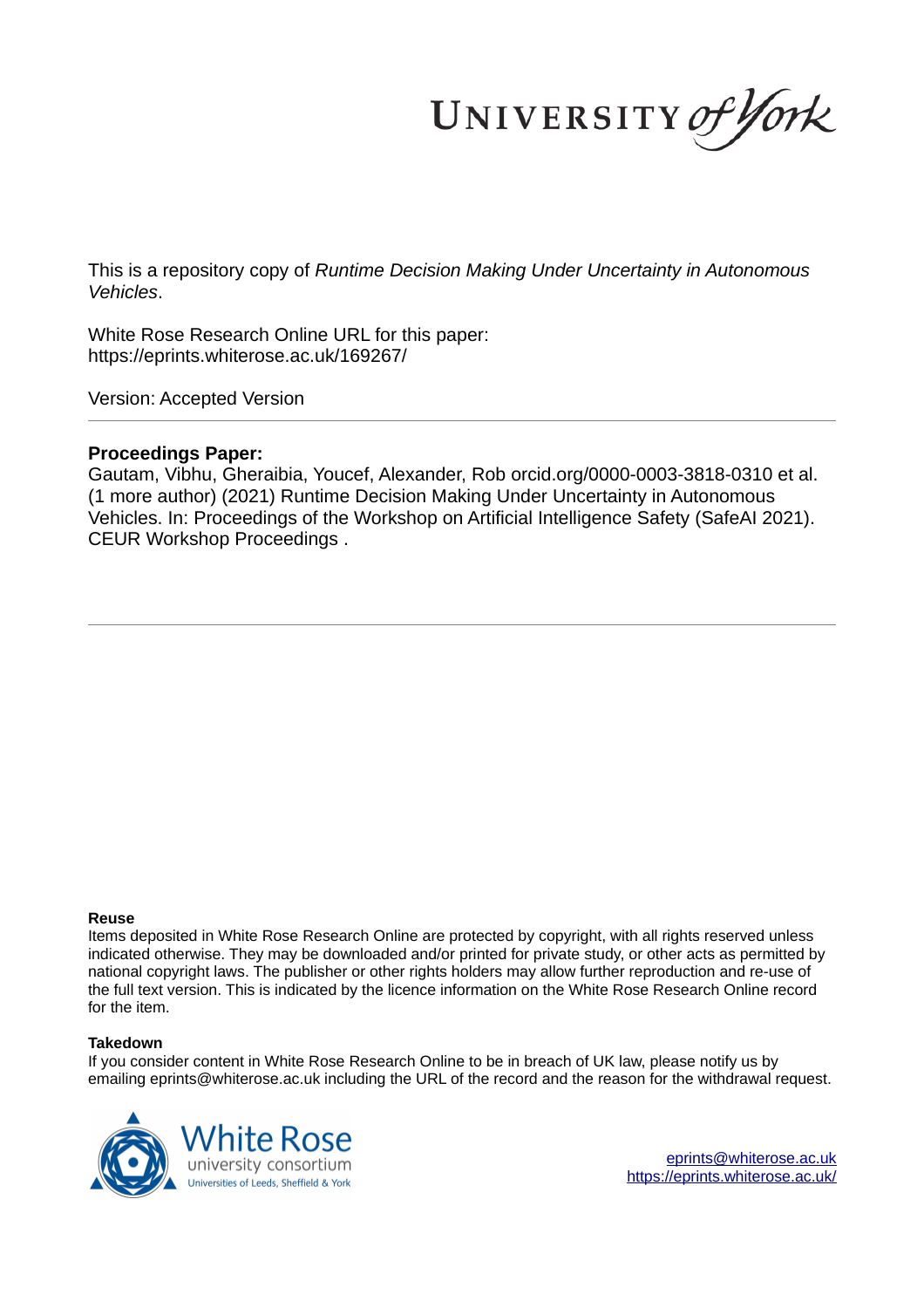# Runtime Decision Making Under Uncertainty in Autonomous Vehicles

Vibhu Gautam, Youcef Gheraibia, Rob Alexander, and Richard Hawkins

Department of Computer Science, University of York, UK {vibhu.gautam,youcef.gheraibia,rob.alexander,richard.hawkins}@york.ac.uk

#### Abstract

Autonomous vehicles (AV) have the potential of not only increasing the safety, comfort and fuel efficiency in a vehicle but also utilising the road bandwidth more efficiently. This, however, will require us to build an AV control software, capable of coping with multiple sources of uncertainty that are either preexisting or introduced as a result of processing. Such uncertainty can come from many sources like a local or a distant source, for example, the uncertainty about the actual observation of the sensors of the AV or the uncertainty in the environment scenario communicated by peer vehicles respectively. For AV to function safely, this uncertainty needs to be taken into account during the decision making process. In this paper, we provide a generalised method for making safe decisions by estimating and integrating the Model and the Data uncertainties.

### 1 Introduction

In an AV's software pipeline, the uncertainty arising from various sources is critical for safe decision making. Due to the recent advancement in Machine Learning (ML) techniques, especially Neural Networks (NN), the software pipeline of an AV is heavily dependent on data related to its environment and this data comes from the sensors. The key data sources in the software pipeline of an AV are the LIDAR, RADAR, GPS, camera, etc. As these sources are prone to measurement fluctuations, there is always some uncertainty or noise in the data which they provide, for example, uncertainty due to variation in sensor resolution, internal sensor noise, measurement fluctuations caused by changes in the weather like rain, dust, etc. This gives rise to uncertainty about how the sensor data corresponds to the ground truth. Although recent advancements in sensor technology have greatly reduced such inaccuracies, they still remain of significant concern (Schwarting, Alonso-Mora, and Rus 2018) (McAllister et al. 2017).

In the software pipeline of a typical AV, the perception task is heavily dependent on data and advanced ML

model techniques, both of which are prone to uncertainty. This uncertainty can lead to incorrect predictions and therefore, jeopardize the safety of the AV. Hence, for the safety of an AV, it becomes imperative that we incorporate these uncertainties in the decision making process. (Macfarlane and Stroila 2016)

One recent ML technique, known as the Convolutional Neural Network (CNN), has been widely adopted across both the industry and the research, primarily because of its at par human level accuracy in dealing with various image recognition challenges and for providing robustness to the Data and Model Uncertainty. (CNN are robust to large variation in input data). The perception task of an AV also utilises CNN techniques for various classification and object detection tasks. (Stallkamp et al. 2012)

For a safety critical application like an AV, it becomes imperative that in perception tasks, such CNN models not only have high accuracy but are also able to estimate and utilise the Data and Model Uncertainty for decision making. Recent advances in the area of Probabilistic Convolutional Neural Networks (PCNN) have provided a way to estimate the Data and Model Uncertainty for object classification. (McAllister et al. 2017)

Data Uncertainty arises from sensor noise or measurement fluctuations caused by changes in weather conditions like rain, dust, etc., whereas, Model Uncertainty arises because the ML models learn from data and are not explicitly programmed to perform certain tasks (Kendall and Gal 2017). Like any other ML technique, CNN are also inherently uncertain because the model they have learned is always an imperfect representation of the complex world (Gauerhof, Munk, and Burton 2018).

Bayesian Networks (BN) are an effective technique for decision making under uncertainty, and are utilised heavily for such tasks across domains (Koller and Friedman 2009). However, it has not yet been shown how to use BN to estimate and utilise uncertainties arising specifically from tasks like classification or object detection.

In this paper, we present a method that addresses the challenge of managing the uncertainty from PCNN by using BN for decision-making. Our method links the

Copyright © 2021, for this paper by its authors. Use permitted under Creative Commons License Attribution 4.0 International (CC BY 4.0).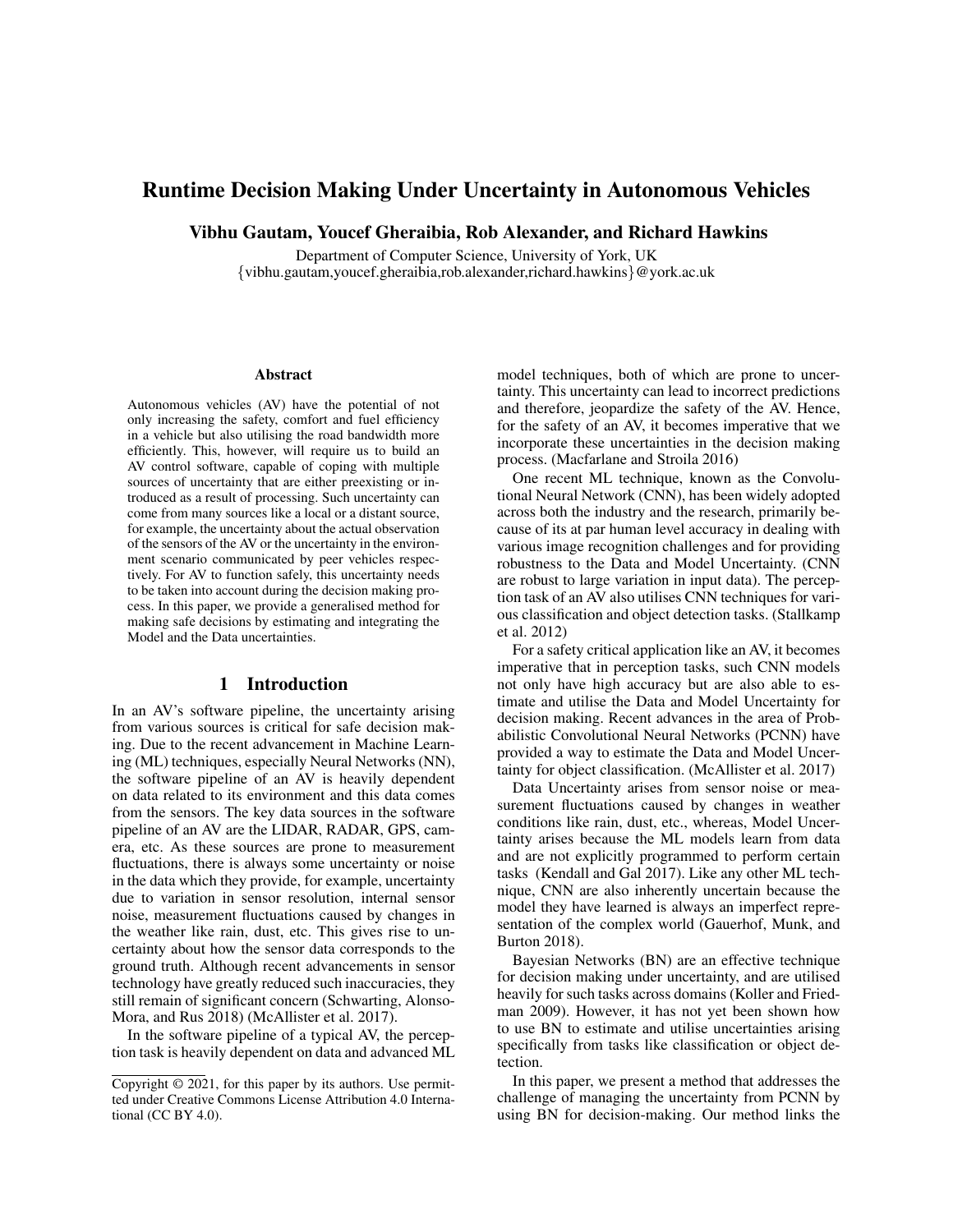outputs from a PCNN to a predefined BN. At runtime, the output from the PCNN is used as evidence for nodes of the BN. This allows us to estimate the probability of being in a certain state while taking into account uncertainties arising at runtime. These state probabilities can be used to ensure that safe decisions are taken.

## 2 Background and related works

The challenges of decision making in an AV, which is safety critical in nature, is that they require robust guarantees to assure safety, security, assurance and other dependable characteristics (Burton, Gauerhof, and Heinzemann 2017) (Gauerhof, Munk, and Burton 2018). Some of the recent work which tries to bridge various decision making techniques with the safety of an AV have shown promising results, for example, Papadoulis et al. (Papadoulis, Quddus, and Imprialou 2019) proposed a runtime decision making control algorithm for AV. The algorithm supported both lateral and longitudinal decision making and was shown to improve road safety by reducing road conflicts. For safer decision making in an AV, Furda et al. (Furda and Vlacic 2011) used Petri net for choosing a safe manoeuvre and Multi Criteria Decision Making (MCDM) model for improving comfort and efficiency under multiple criteria. Katrakazas et al. (Katrakazas, Quddus, and Chen 2019) proposed the usage of Dynamic Bayesian Networks (DBN) to enhance the risk assessment for AV. In order to increase the safety of automated driving, DBN were used to estimate the risk of collision by providing comprehensive reasoning for unsafe driving behaviour.

Though these techniques yield good results, none of these solutions address how to estimate uncertainties arising from perception tasks, or how to take these uncertainties into account during the decision making process.

Work done by (Kabir et al. 2019) tries to utilise uncertainties during runtime in an AV by proposing a conceptual framework for runtime safety analysis using BN and State Machines (SM) in a Platooning Scenario. BN proposed in this architecture are used to address issues of uncertainty in data and to produce runtime probabilistic confidence of being in a certain state. However, the authors do not discuss the methods used for complex tasks like object detection. For example, in their framework, for detecting speed from road signs, they depend on external sources such as roadside infrastructure. It is therefore not clear how various uncertainties can be captured. In our work, we extend this framework to show how these uncertainties can be estimated at runtime and integrated into a BN for safe decision making.

## 3 Proposed Method

Using (Kabir et al. 2019) work as a reference for our proposed method, at design-time, we model the failure behaviour of the system as a SM. The states of the SM are based on a detailed study of both the environment in which the AV system needs to function and the possible hazards and failures that the AV may encounter. SM have been extensively used to model the failures and faults of a complex system into a chain of simpler states.

Like (Kabir et al. 2019), we use an executable BN, which can be used at runtime to produce the probability of being in a certain state. BN provide a very powerful way to infer the relationship between a large number of random variables which are represented in the form of a Directed Acyclic Graph (DAG). BN also allow us to factor large joint probability distributions by capturing the independence among various random variables.

In (Kabir et al. 2019) framework, any safety failure in the system is defined using a SM and then an executable BN is used to generate the probability of being in certain state. We extend on this framework by proposing a method for estimating both the Data and the Model Uncertainties from the classification task and utilizing them for decision making using the BN. We use PCNN to provide estimates of the Data and the Model Uncertainty along with the Label Prediction for the classification task.

PCNN produces probabilistic understanding of Deep Learning models by inferring the distribution over NN parameters, i.e., Weights and Biases. This distribution over NN parameters allows us to estimate the Model and Data Uncertainty. This estimate of Model and Data Uncertainty are added to get a single value for Total Uncertainty, which is then normalised using logistic regression to present probability of correct classification (Gal and Ghahramani 2015). This probability becomes the runtime evidence for the nodes of the BN. In the next section, we discuss in detail, how PCNN is used to estimate the Model and the Data Uncertainty.

## 3.1 Estimating Model Uncertainty

Model Uncertainty tells our ignorance about which model parameter best fits the underlying data. In the case of NN, where the model training (learning) process is stochastic in nature, there can be different values for model parameters leading to similar prediction accuracy. Therefore, using PCNN, we can estimate our ignorance regarding which model parameters generated our underlying data (Kendall and Gal 2017). Owing to their large parameter space, estimating Model Uncertainty is a non-trivial task, especially in case of NN (Hinton and van Camp 1993). In addition, as discussed in the previous section, similar to other ML techniques, any NN based technique is also inherently uncertainty. Hence, for safety critical applications, we need methods to estimate this uncertainty and use it for safe decision making.

In a PCNN, exact inference of posterior distributions over a large parameter space, like a Kernel in PCNN, is intractable. Possible methods which exist consist of the Sampling Methods, the Variational Inference Methods or the Ensemble Methods (Graves 2011) (Osband et al. 2016). Sampling Methods and Ensemble methods, both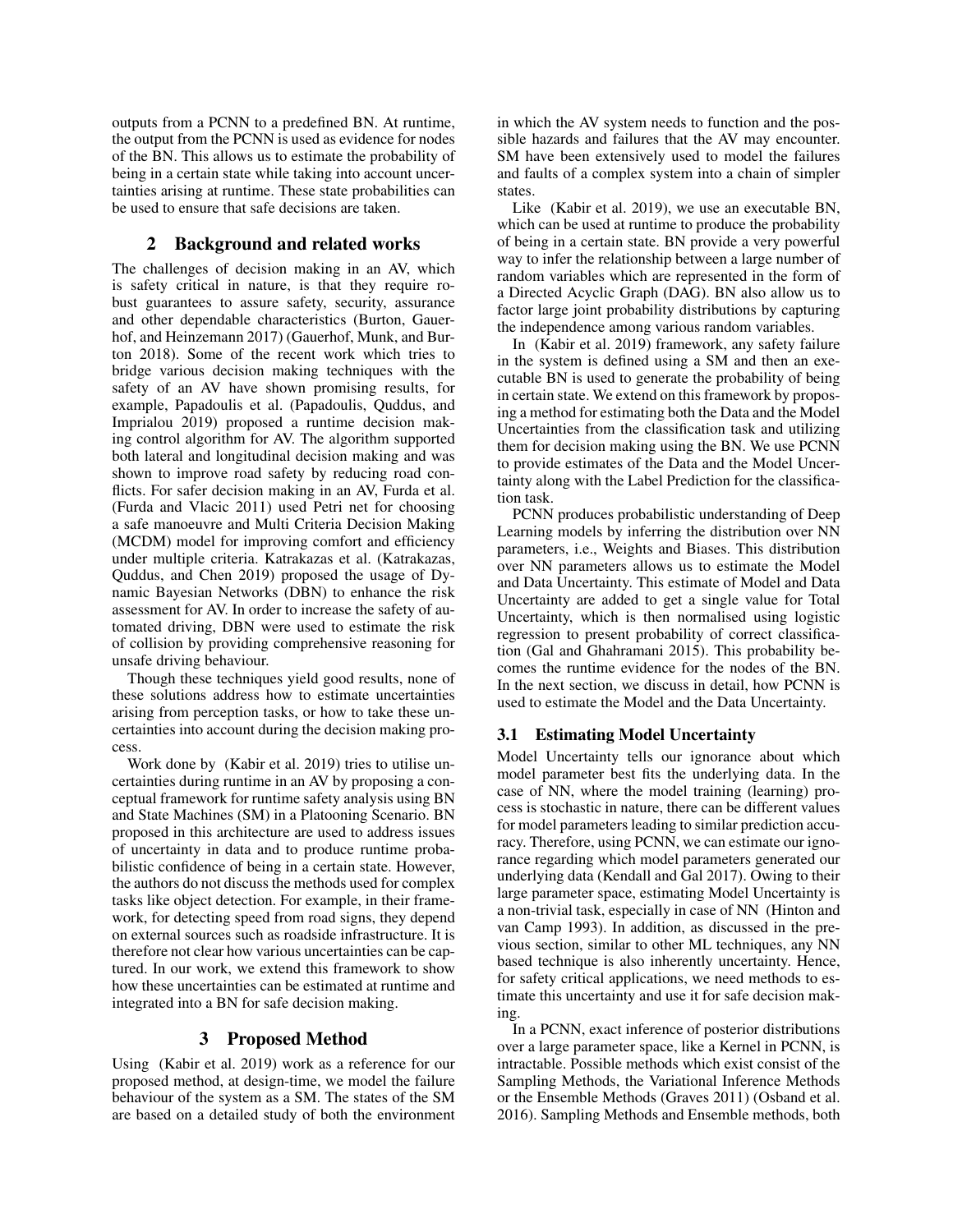suffer from very high latency in real time usage, for example, when used in an AV. A recent work proposed (Gal and Ghahramani 2015) Random Neuron Dropout during runtime as a method for Approximate Variational Inference. This method only requires dropouts in Forward Passes at runtime. The average stochastic Forward Passes are then interpreted as Bernoulli Approximate Variational Inference. Additionally, to handle any latency issues, PCNN can be deployed for runtime in a distributed manner.

In a given dataset, the input feature space is defined by  $X = [x_1, ..., x_n]$ , and the output to be predicted is defined as  $Y = [y_1, ..., y_n]$ . The usage of dropouts at runtime allows us to use the distribution over Weights and Biases which can later be used to calculate the Mean of the Predictive Posterior Distribution  $(y^*)$  for any new data (x ∗ ) by taking the Mean of the SoftMax output Score for N number of Forward Passes. Finally, the Model Uncertainty can be captured in the form of Shannon Entropy (SE) (Feng, Rosenbaum, and Dietmayer 2018).

#### 3.2 Estimating Data Uncertainty

Data Uncertainty captures the noise which is inherently present in the sensor data. PCNN help us to quantify the noise in the data as it can be trained to learn this noise in an unsupervised manner. This uncertainty in the data, which is learned by modifying the loss function of PCNN, tells us the noise inherently present in the data (Leung and Bovy 2019) (Kendall and Gal 2017). For classification tasks, in the output layer, in addition to the number of neurons corresponding to the number of classes, an extra neuron is added and the loss function is modified to incorporate for this additional neuron. This allows us to train the extra neuron in an unsupervised manner to learn the uncertainty in the data.

Unlike Model Uncertainty, we do not need to run multiple Forward Passes to capture Data Uncertainty. Also, in case of the latter, uncertainty cannot be reduced using additional data.

### 3.3 Decision Making using BN

Figure 2, represents the BN for the runtime decision making of the Platooning System. The inference is based on several parameters and inputs, i.e., the distance between the Follower and the Leader, the safe distance, the threshold (proximity in terms of distance), allowed error in distance, the current speed, the speed limit, the validity of speed values, and the detection quality of the Leader and the Follower. The system state is estimated based on the values of the previous parameters and inputs.

For the "Speed Limit" and the "Valid Speed Limit" nodes of the BN, evidence comes for the PCNN. For all other nodes we have generated data artificially. We generated various test case scenario and checked the working of the BN when using the Data and Model Uncertainty from the PCNN. As a simple rule, the state with the highest probability is selected, however, in cases where the probabilities of two or more different states are equal, to avoid a deadlock, the system designer can define a set of rules. In cases where two states have highest and approximately equal probability, safety goals can be ensured by using predefined rules to choose a particular state. For instance, the more safetycritical state can be chosen in the case of a tie.

### 4 Experiments

In this section, we describe the implementation of our proposed method by using a conceptual platooning case study used by (Kabir et al. 2019). We extend the case study by using PCNN for capturing the Data and Model Uncertainty. We also perform an experiment to test whether or not the safety of our system is ensured when we utilise the uncertainty arising from both the Data and the Modeling tasks.

## 4.1 Platooning Case Study

The case study we use is a Platooning Scenario consisting of two vehicles, the Follower and the Leader. These vehicles operate in Cooperative Adaptive Cruise Control (CACC), tasked to ensure that a Safe Distance is maintained between the two vehicles. For the Platooning Scenario, the following conditions (Reich 2016) must be ensured and verified at runtime:

– **Condition 1:**  $d \geq d_s$ , where d and  $d_s$  are the distance between the two vehicles and the minimum safety distance respectively.

– Condition 2: Current Vehicle Speed ≤ Speed Limit, where former is the current speed of the vehicles and the latter is the speed limit on the road.

– Condition 3: Any ambiguity arising while checking the validity of the input data, is modeled to ensure the safety of the system and the system utilises only correct input data for decision making.

A SM is used to model the failure behaviour (Machin et al. 2016) of the Platooning System. Based upon the three conditions above, the States and corresponding Actions, to ensure the safety of the system, have been summarised in Table 1 and the SM diagram in Figure 1.

An executable BN can be created to produce the system's probability of being in a certain SM state. The BN model and the PCNN used, as shown in Figure 2, contain both the quantitative and the probabilistic safety parameters for inferring the system's state at runtime. The BN nodes of "Speed", "Speed Limit", "Distance from Follower", "Safe Distance", are all quantitative parameters. These quantitative parameters are used for checking the safety condition related to Speed and Distance, as mentioned in the SM. The "Leader detected by Follower", "Follower detected by Leader" and "Valid Speed Limit", are all probabilistic parameters used for checking the validity of the input data.

The safety of the Platooning Scenario, as defined in the SM in Figure 1, is based on three conditions, i.e., Safe Speed, Safe Distance and Ambiguity. These condition are also represented in the BN. The "Speed Check"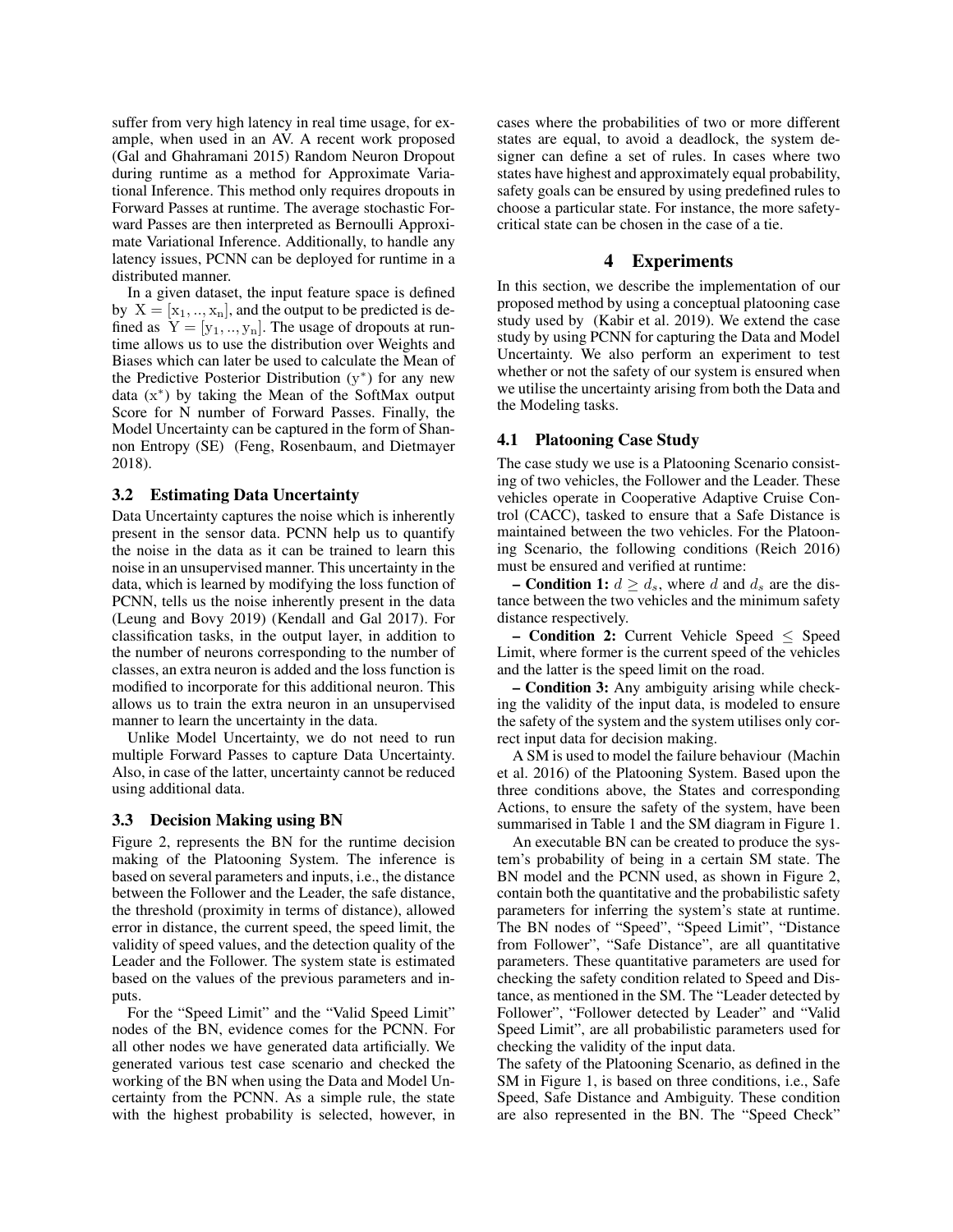

Figure 1: State Machine for the Platooning case study (Kabir et al. 2019)

|           | <b>State Description</b>                                                                                                                                                     | Action                                                                                            |
|-----------|------------------------------------------------------------------------------------------------------------------------------------------------------------------------------|---------------------------------------------------------------------------------------------------|
| S0        | The safety condition of<br>safe distance is fulfilled<br>and the Follower is<br>driving within the speed<br>limit of the road.                                               | The state is safe,<br>therefore, continue<br>driving.                                             |
| S1        | The safety condition of<br>safe distance is fulfilled<br>but the Follower is<br>driving above the speed<br>limit of the road.                                                | Decelerate to fall within<br>the speed limit.                                                     |
| S2        | The safety condition of<br>safe distance is not<br>fulfilled and the Follower<br>is driving within the<br>speed limit of the road.                                           | Decelerate to increase<br>the distance with the<br>Leader until safety<br>condition is fulfilled. |
| S3        | The safety condition of<br>safe distance is not<br>fulfilled and the Follower<br>is driving above the<br>speed limit of the road.                                            | Decelerate to achieve a<br>safe distance with the<br>Leader and fall within<br>the speed limit.   |
| <b>S4</b> | The safety condition of<br>safe distance is not<br>fulfilled, the Follower is<br>driving above the speed<br>limit of the road, and is<br>driving too close to the<br>Leader. | Brake to stop driving.                                                                            |
| S5        | Safety condition of safe<br>distance and/or speed<br>limit cannot be verified.                                                                                               | Switch to ACC mode.                                                                               |

Table 1: Various States and corresponding Actions in the Platooning Scenario (Kabir et al. 2019)

node is responsible for producing probabilistic guarantees of maintaining a safe speed. This is achieved through two child nodes, namely, "Valid Speed Limit", representing a certificate about the validity of the speed limit and "Speed Within Limit", monitoring the legality of the vehicle's current speed by comparing it with the current speed limit. Similarly, "IsSafe" is responsible for producing probabilistic guarantees of maintaining Safe Distance between the Leader and the Follower. The condition for Ambiguity is monitored by the "Detection Quality" node, which provides a guarantee about the detection by both the Leader and the Follower vehicles. In (Kabir et al. 2019) the validity of the estimate of the speed limit is determined by getting a "certificate" of the speed limit from the external infrastructure. Instead, in our method, we assess the validity of the detected speed limit by using uncertainty estimates from the PCNN.

### 4.2 Implementation of PCNN

In this section we discuss the implementation of the PCNN for the Platooning Case Study. For the platooning working example, we provide evidence of speed detected from the speed sign board, which is used in the "Speed Limit" node of the BN. Also, the probabilistic confidence of this prediction is used in the "Valid Speed Limit" node of the BN. The PCNN used was trained using a Traffic Sign Dataset where traffic signs were detected from images and uncertainty in the results was quantified using PCNN discussed earlier. The German Traffic Sign Recognition Benchmark Dataset (Stallkamp et al. 2012) (Houben et al. 2013) is a well estab-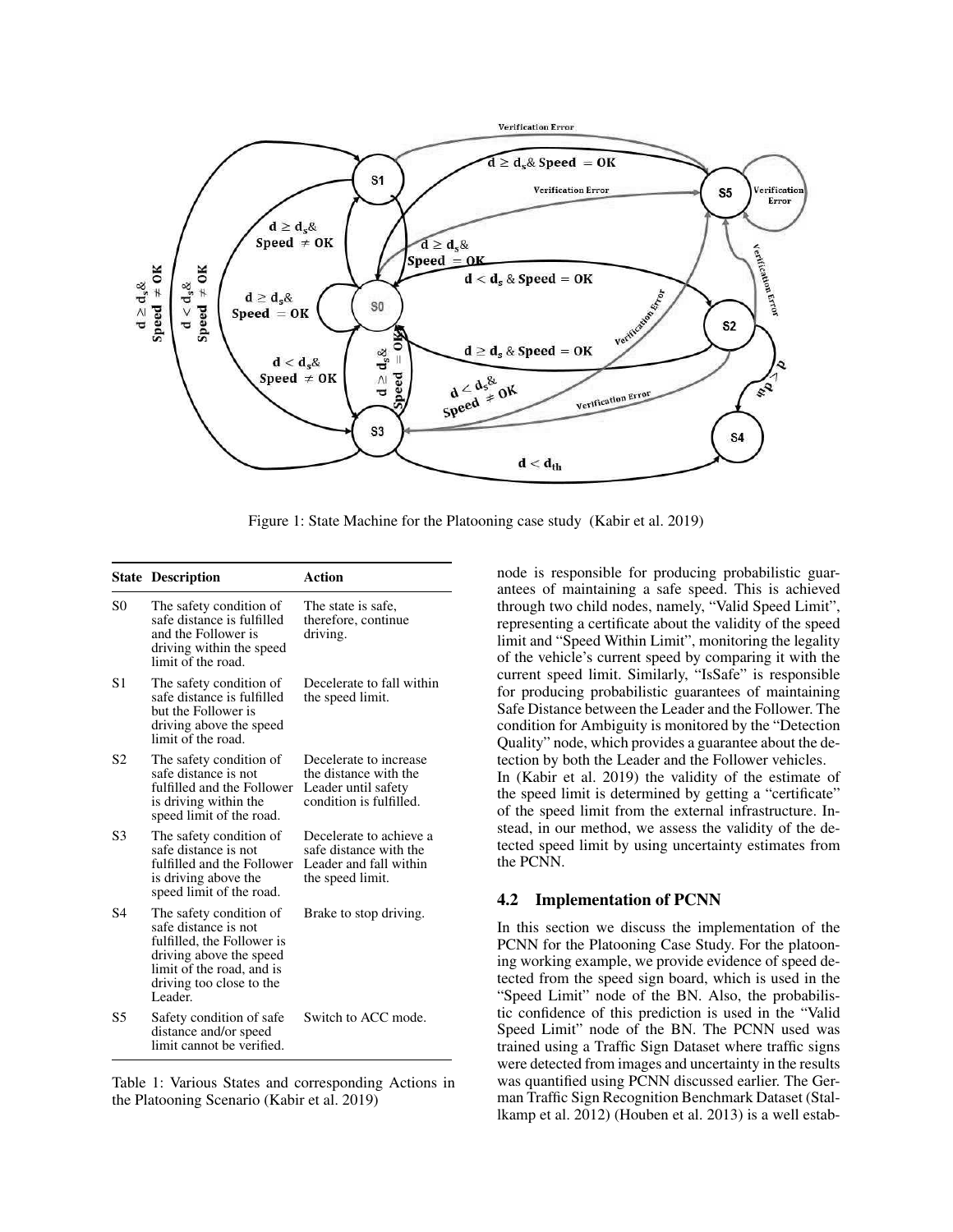

Figure 2: Bayesian Network from (Kabir et al. 2019) framework with PCNN input; Test scenario B3

lished benchmark in the area of automatic traffic sign recognition. This dataset consists of about 50,000 traffic sign images reflecting variations in the visual appearances of signs because of weather conditions, occlusion, rotations, illumination, distance, etc. It consists of 43 classes having unbalanced class frequencies. By default, it is divided into a Training Dataset and a Testing Dataset with 39209 training image and 12630 test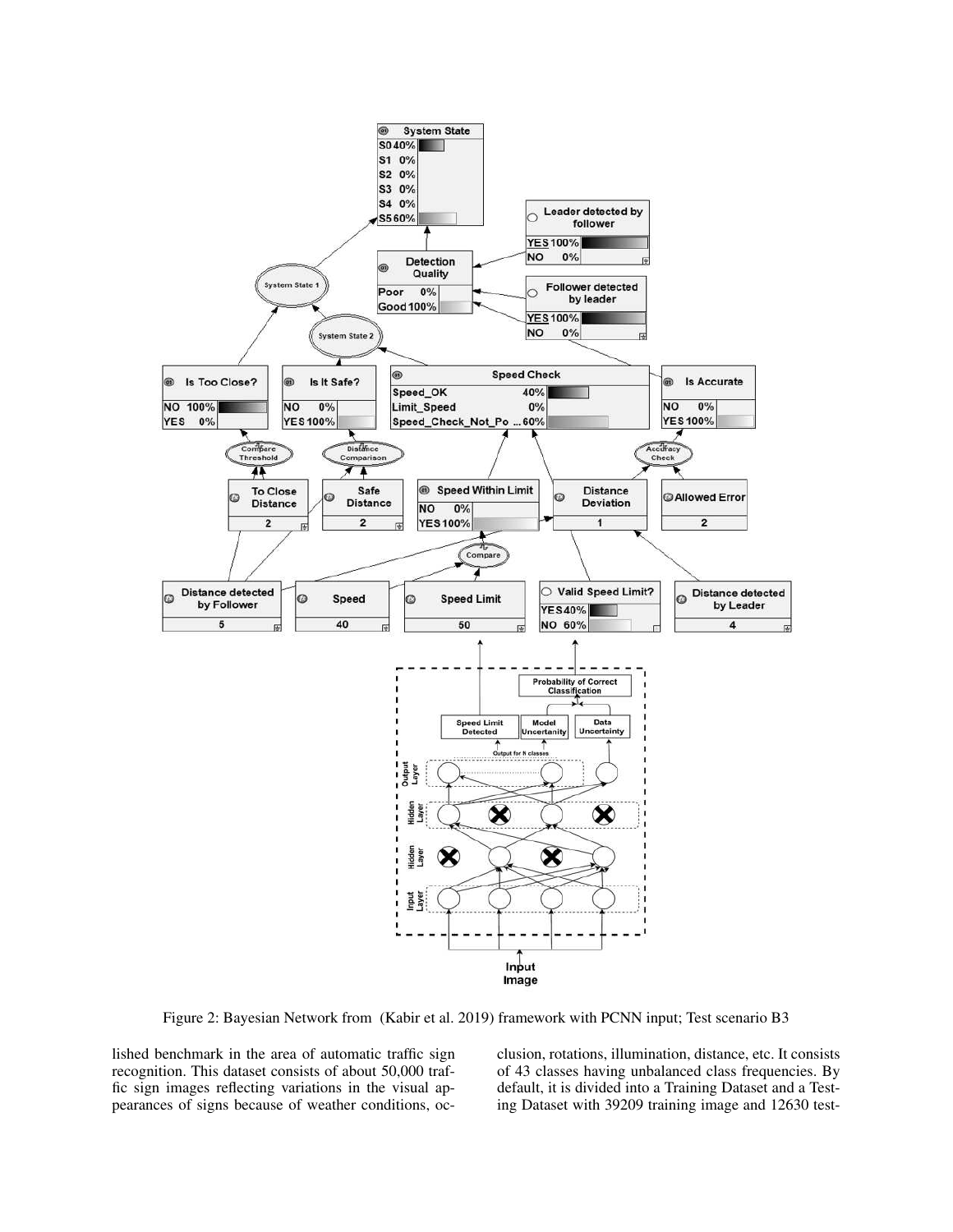ing images.

For easy implementation of PCNN, we used AstroNN API, which is built on top of Keras and Tensorflow. For estimating Model Uncertainty, the runtime dropout is implemented by "MCdropout" layer of the AstroNN API (Leung and Bovy 2019). The dropout rate used was 20 percent. The Data Uncertainty is estimated in the last layer of the architecture as shown in Table 2 and is represented as a "varianceoutput" layer in the AstroNN API. Speed Sign Detection and the Total Uncertainty in predictions is the output from PCNN and these become the evidence for the nodes of BN, i.e., "Speed limit" and "Validity of speed limit".

The simple model with 20 epochs was producing a training accuracy of above 95 percent for multiple runs. Also, the test data accuracy was 90 percent and above. Fig 3a) shows how we have high accuracy corresponding to lower value of Total Uncertainty.

The uncertainty measures produced by PCNN are numeric values and not a probability distribution as is required for probabilistic inference in BN. To address this issue, we convert the uncertainty measure, i.e., the sum of the Model and Data Uncertainty, into a probability of correct classification by using a logistic regression and it is implemented with a popular pymc3 library. The results in Figure 3b), show how low uncertainty correlates highly with the probability of correct prediction.

| Layer                   | <b>Output Shape</b>  | <b>Parameters</b> |  |
|-------------------------|----------------------|-------------------|--|
| <b>Input Layer</b>      | (None, 40, 40, 3)    | $\Omega$          |  |
| Conv2D                  | (None, $40, 40, 8$ ) | 224               |  |
| Activation              | (None, 40, 40, 8)    | 0                 |  |
| MCDropout               | (None, 40, 40, 8)    | 0                 |  |
| Conv2D                  | (None, 40, 40, 16)   | 1168              |  |
| Activation              | (None, 40, 40, 16)   | $\overline{0}$    |  |
| MCDropout               | (None, 40, 40, 16)   | $\overline{0}$    |  |
| MaxPooling2D            | (None, 10, 10, 16)   | 0                 |  |
| Flatten                 | (None, $1600$ )      | $\Omega$          |  |
| Dense                   | (None, 256)          | 409856            |  |
| MCDropout               | (None, 256)          | $\overline{0}$    |  |
| Dense                   | (None, 128)          | 32896             |  |
| Activation              | (None, 128)          | $\Omega$          |  |
| Dense                   | (None, 43)           | 5547              |  |
| Dense                   | (None, 43)           | 5547              |  |
| variance output (Dense) | (None, 43)           | 5547              |  |

Table 2: Probabilistic Neural Network Architecture used in the Experiment

The remaining setup and assumptions for the experiment remain the same as used by (Kabir et al. 2019).

In the next section, we discuss the results we performed to show how our approach can incorporate data and model uncertainties to ensure the overall safety of the Platooning System.

## 5 Results

To test the working of the proposed method, we generated two Test Scenarios. Scenario A, where the evidence provided to "Validity of speed limit" is considered to be 100% for each test case, and Scenario B, where the the probabilistic uncertainty output from PCNN is used. The results for the tests performed for each scenario are summarised in Table 3 and Table 4.

| <b>Parameter</b>               | A1      | A2      | A <sub>3</sub> | AA      |
|--------------------------------|---------|---------|----------------|---------|
| Distance by Follower(m)        | 5.0     | 3.0     | 3.0            | 2.0     |
| Distance by Leader (m)         | 5.5     | 3.5     | 3.5            | 2.5     |
| Safe distance (m)              | 4.0     | 4.0     | 4.0            | 4.0     |
| Too close distance (m)         | 2.0     | 2.0     | 2.0            | 2.0     |
| Allowed error in distances (m) | 2.0     | 2.0     | 2.0            | 2.0     |
| Speed (miles/h)                | 55      | 45      | 55             | 55      |
| Speed limit (miles/h)          | 50      | 50      | 50             | 50      |
| Validity of speed limit        | 100%    | 100%    | 100%           | 100%    |
| Leader detected by follower    | $100\%$ | 100%    | 100%           | 100%    |
| Follower detected by leader    | $100\%$ | $100\%$ | $100\%$        | 100%    |
| <b>State Estimated</b>         | S1      | S2      | S3             | S4      |
|                                | 100%    | $100\%$ | 100%           | $100\%$ |

Table 3: Test Cases in Scenario A and corresponding results

Firstly, we discuss the results obtained for test cases in Scenario A, where the evidence provided to "Validity of speed limit" is considered to be 100% for each of the following test case:

– Test Case A1: the "Speed" of the Follower is more than the "Speed Limit" and all other safety conditions are met, therefore, State S1 (Decelerate to fall within the speed limit) is selected with 100% probability.

– Test Case A2: the "Distance detected by Leader" and "Distance detected by Follower" is less than the "Safe distance", and all other safety conditions are met, therefore, State S2 (Decelerate to increase the distance with the Leader until safety condition is fulfilled) is selected with 100% probability.

– Test Case A3: the "Distance detected by Leader and "Distance detected by Follower" is less than the "Safe distance" and "Speed of the Follower" is more than the "Speed Limit", therefore, State S3 (Decelerate to achieve a safe distance with the Leader and fall within the speed limit) is selected with 100% probability.

– Test Case A4: the Follower is driving above the "Speed Limit" and is also "Too close" to the Leader therefore, State S4 (Brake to stop driving) is selected with 100% probability.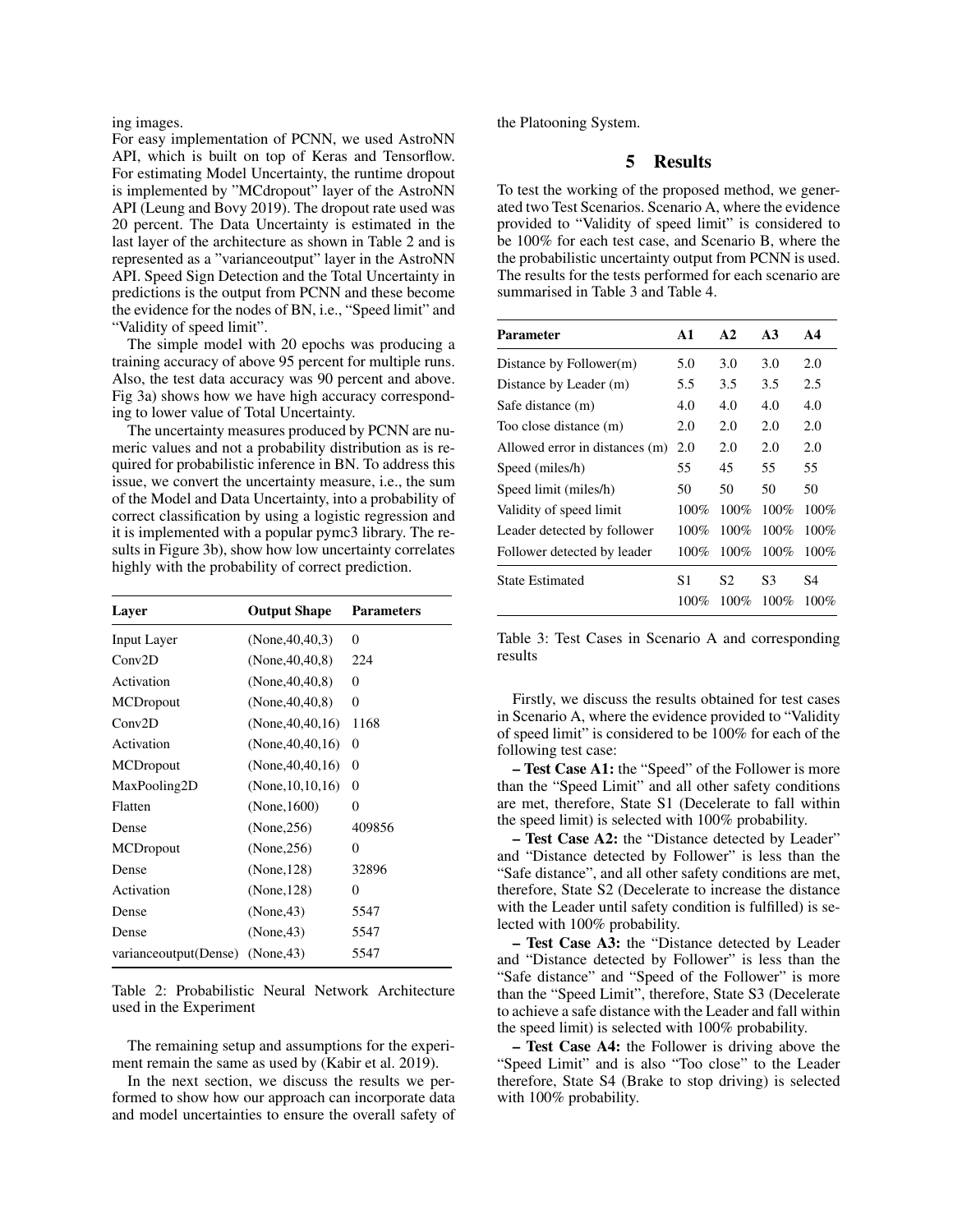

Figure 3: a) The plot shows Total Uncertainty vs Accuracy for the test data, b) The plot shows output of logistic regression as Total Uncertainty vs Probability of Correct Classification

| <b>Parameter</b>               | B1      | <b>B2</b> | B3   | <b>B4</b> |
|--------------------------------|---------|-----------|------|-----------|
| Distance by Follower(m)        | 5.0     | 5.0       | 5.0  | 5.0       |
| Distance by Leader (m)         | 4.0     | 4.0       | 4.0  | 4.0       |
| Safe distance (m)              | 2.0     | 2.0       | 2.0  | 2.0       |
| Too close distance (m)         | 2.0     | 2.0       | 2.0  | 2.0       |
| Allowed error in distances (m) | 2.0     | 2.0       | 2.0  | 2.0       |
| Speed (miles/h)                | 40      | 40        | 40   | 40        |
| Speed limit (miles/h)          | 50      | 50        | 50   | 50        |
| Validity of speed limit        | $100\%$ | 70%       | 40%  | $0\%$     |
| Leader detected by follower    | $100\%$ | 100%      | 100% | $100\%$   |
| Follower detected by leader    | $100\%$ | $100\%$   | 100% | $100\%$   |
| <b>State Estimated</b>         | S0      | S0        | S5   | S5        |
|                                | $100\%$ | 70%       | 60%  | $100\%$   |

Table 4: Test Cases in Scenario B and corresponding results

In Scenario B, all the safety conditions, as described in the SM, are met, but instead of always considering the probability of the "Valid Speed Limit" detected as 100%, the probabilistic uncertainty output from PCNN is used. As seen below, the different test cases results in both a change in the probability of the output state and the output state selected:

– Test Case B1: all the safety conditions are met, and there is 100% confidence in the validity of the speed limit, therefore State S0 (The state is safe, therefore, continue driving) is selected with 100% probability.

– Test Case B2: as in Test Case B1, the safety conditions are met and the evidence provided to the nodes in the BN are the same except for the "Valid Speed Limit" node, which gets the normalised input from PCNN. Here, the "Valid Speed Limit" node receives the probability of correct "Speed Limit" detected as 70%. We see that the same final State S0 is selected, but with

70% probability. This result shows that with a sufficient probability from the PCNN, even when probability is less than the 100%, State S0 is correctly selected. This ensures that even when some uncertainty is observed, the car is still able to move.

– Test Case B3: as in Test Cases B1 ad B2, most of the safety conditions are met and the evidences provided to various nodes in a BN are the same, except for the "Valid Speed Limit" node. Here, the "Valid Speed Limit" node receives the probability of correct "Speed Limit" detected as 40% and therefore, we see that State S5 (Switch to ACC mode) is selected with 60% probability as the final output. Figure 2 shows that the state having the highest probability, i.e., State S5 (Switch to ACC mode), is selected. This represents the safest decision for this test case. Here, the output state selected changes because of low confidence in the validity of the speed limit (i.e. the evidence provided to the "Valid Speed Limit" node is below 50%, which is in this case, the acceptable safety threshold used in the BN). This test case shows that if blind trust is put into the "Speed Limit" detected from road sign boards, believing it to be always 100% accurate, then that is likely to lead to an unsafe output state. This was seen in the original implementation of the platooning case study, and would typically be the result if using advanced ML techniques like NN.

– Test Case B4: similar to the test cases above, most of the safety conditions are met, however, there is absolutely no confidence in the validity of the speed limit detected ("Validity of speed limit" is 0%) and therefore, final State S5 (Switch to ACC mode) is selected with 100% probability.

The Test Scenarios A and B show that while using BN, the Model and the Data Uncertainty (provided as normalised/probabilistic input to "Validity of speed limit" node) have a huge influence on the probability of the output state selected. The results show that our method of using a PCNN, to estimate both the Model and the Data Uncertainty, along with BN, enables us